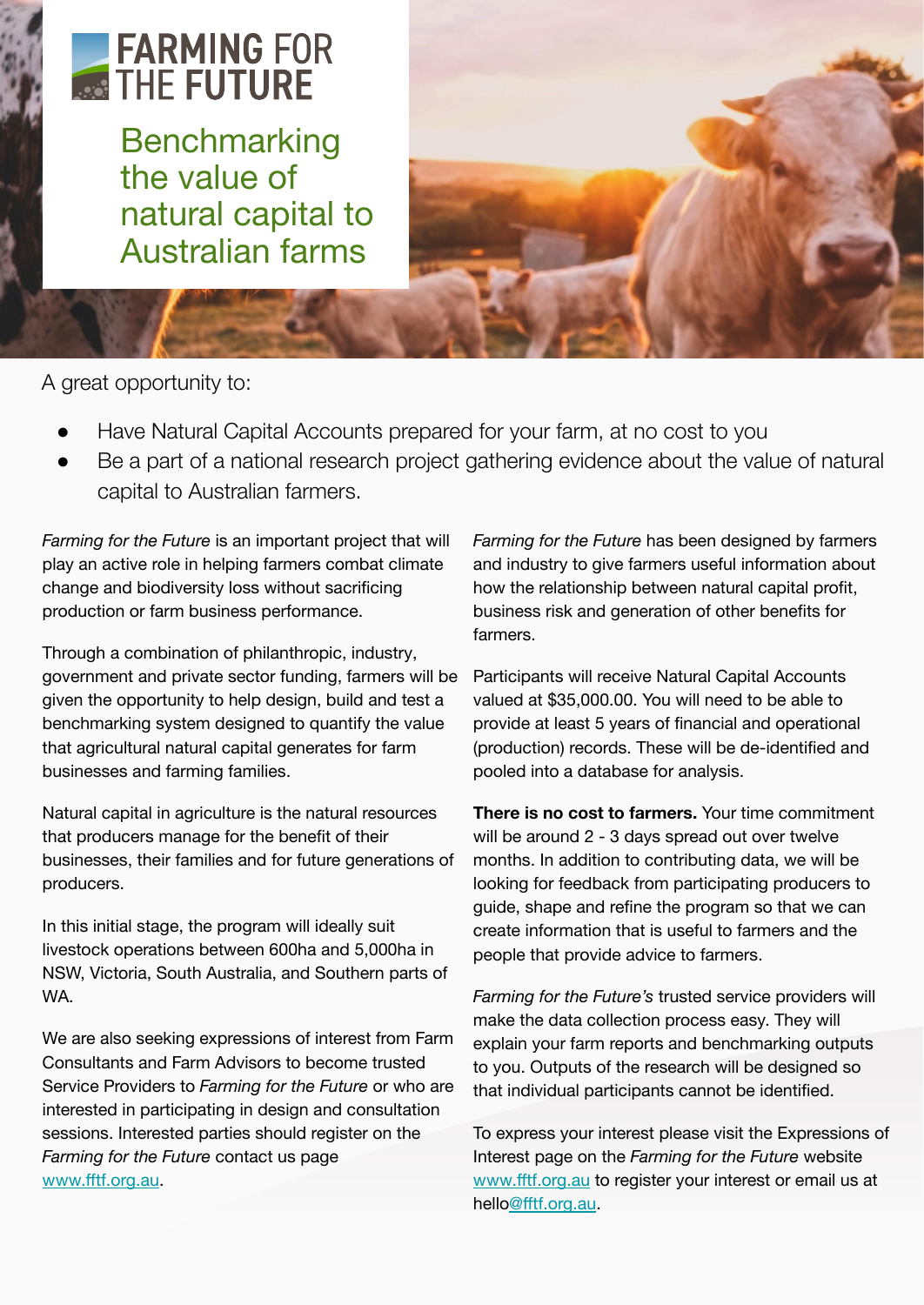## **FARMING FOR THE FUTURE**

### Further information about participation

To create the pilot Natural Capital Benchmarking platform, *Farming for the Future* requires the participation of farmers to provide data that will assist in creating this platform. The required data is similar to what would be collected and compiled to participate in a farm business benchmarking program but also includes data about the vegetation, pastures and soils of the farm.

The first stage of participation involves preparing information about the natural capital of your farm. This includes preparing a detailed property map, analysing satellite information and having an ecologist visit the farm to make independent field observations.

The second stage of participation involves having a professional farm advisor collect detailed financial and operational data from your business records. These will be de-identified and pooled into a secure database for analysis by expert researchers.

The information collected will be transformed into:

- 1. Individual farm level Natural Capital Accounts and a report for participating farms. These will be designed so that producers can update them in future. Individual reports will not be published by *Farming for the Future*.
- 2. De-identified data that can be used to analyse relationships between different types of natural capital and differences in farm business performance.
- 3. Natural Capital Benchmarking reports that producers can use to benchmark their businesses against other participants' businesses (anonymously). These will be designed to help producers to identify where there might be improvement potential through investment in natural capital.

You will be invited to participate in workshops to design the research, make sure that the outputs are useful to farmers and make sure that the work generates significant benefits for farmers.

#### How data is collected and used

The compilation of the Natural Capital Accounts for participation in the *Farming for the Future* research and the building of the pilot Natural Capital Farm Business Benefits Benchmarking Program requires the farm business to supply information including property boundaries and address, operational information including livestock numbers, fertiliser, fuel and energy use and financial information including income and expenses (e.g., from the profit & loss statement) and asset valuations.

We will make this data collection easy for you.

We use this information to compile the accounts, to develop and test methods for the monetary value of natural capital in farm businesses and to produce research about the linkages between natural capital and benefits for farm businesses and farming families. We will also ask participants to contribute to a social-science survey to learn about the non-financial benefits they receive from their natural capital.

*All data will be treated with the utmost care including the use of approaches to ensure the anonymity and confidentiality of participants when reporting research analysis, the protection of data from governmental, industry or other stakeholder demands for access, and involve the ability for participants to request deletion of data at any stage.*

All data will be collected to be as convenient and easy as possible for producers. All that we request is that you support the program with a contribution of your time to ensure that data collated on your farm enterprise are as correct as possible. We are aware of your time constraints and will be seeking to ensure that your time commitments to this program are minimal but also allow you the chance to become more involved as you see fit.